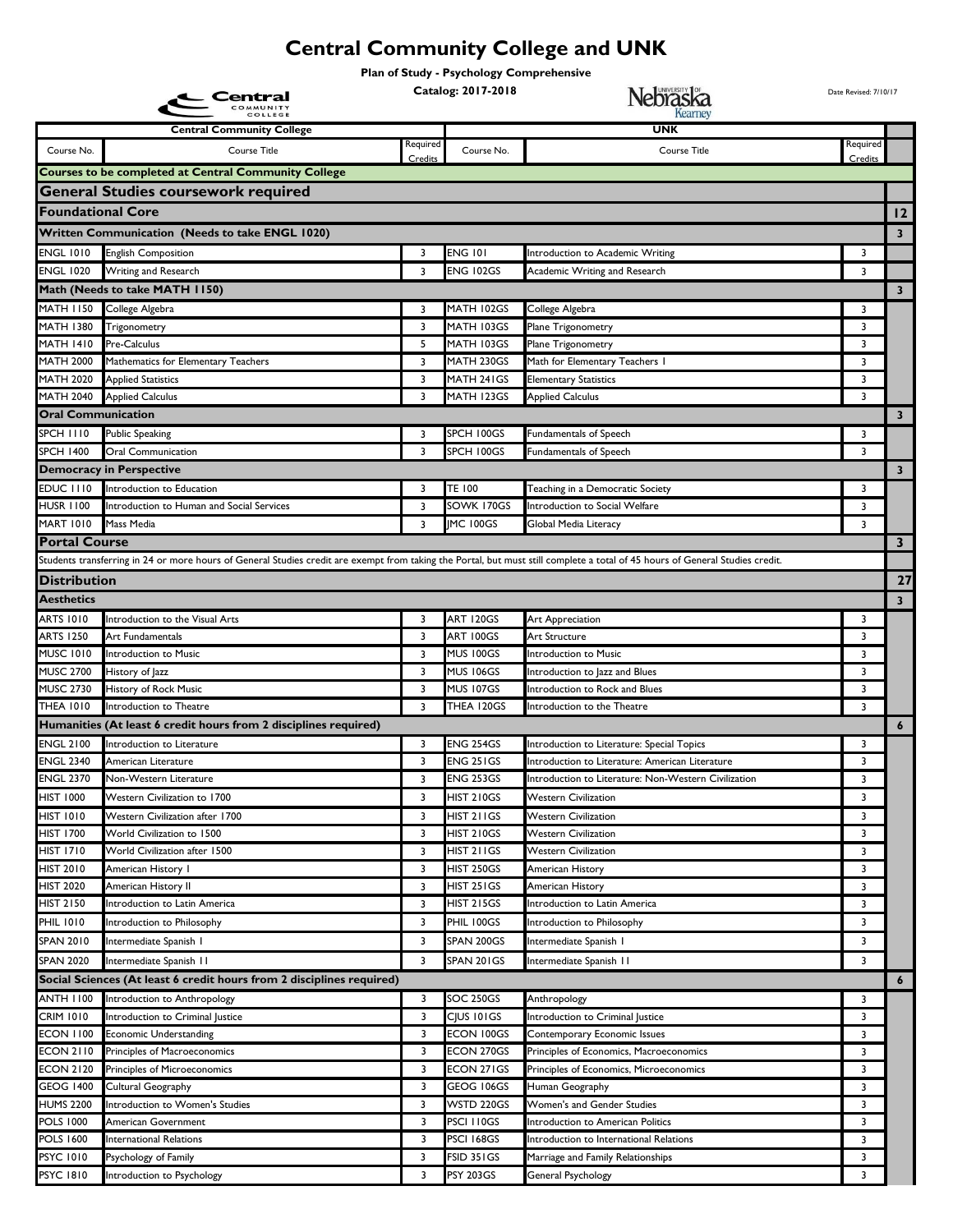|                                                                   | <b>Central Community College</b>                                                                                      |                |                     | <b>UNK</b>                                                                                                                                               |                          |                |  |
|-------------------------------------------------------------------|-----------------------------------------------------------------------------------------------------------------------|----------------|---------------------|----------------------------------------------------------------------------------------------------------------------------------------------------------|--------------------------|----------------|--|
| Course No.                                                        | Course Title                                                                                                          | Required       | Course No.          | <b>Course Title</b>                                                                                                                                      | Required                 |                |  |
|                                                                   |                                                                                                                       | Credits        |                     |                                                                                                                                                          | Credits                  |                |  |
| <b>PSYC 2890</b>                                                  | Developmental Psychology                                                                                              | 3              | <b>PSY 230GS</b>    | Human Development                                                                                                                                        | 3                        |                |  |
| <b>SOCI 1010</b>                                                  | Introduction to Sociology                                                                                             | 3              | SOC 100GS           | Introduction to Sociology                                                                                                                                | 3                        |                |  |
| <b>SOIC 2150</b>                                                  | Issues of Unity and Diversity                                                                                         | 3              | ETHS 101GS          | Introduction to Ethnic Studies                                                                                                                           | 3                        |                |  |
| <b>SOCI 2160</b>                                                  | Marriage and Family                                                                                                   | 3              | FSID 351GS          | Marriage and Family Relationships                                                                                                                        | 3                        |                |  |
|                                                                   | Natural Sciences (At least two disciplines required and at least one of the courses must have a laboratory component) |                |                     |                                                                                                                                                          |                          | $\overline{7}$ |  |
| <b>BIOS 1010</b>                                                  | General Biology                                                                                                       | 4              | BIOL 103GS          | General Biology                                                                                                                                          | 4                        |                |  |
| <b>BIOS 1090</b>                                                  | General Botany                                                                                                        | $\overline{4}$ | <b>BIOL 105GS</b>   | <b>Biology I</b>                                                                                                                                         | 4                        |                |  |
| <b>BIOS 1120</b>                                                  | Principles of Zoology                                                                                                 | 4              | <b>BIOL 106GS</b>   | <b>Biology II</b>                                                                                                                                        | 4                        |                |  |
| <b>BIOS 2490</b>                                                  | Principles of Microbiology                                                                                            | 4              | BIOL 211GS          | Human Microbiology                                                                                                                                       | 4                        |                |  |
| <b>CHEM 1050</b>                                                  | <b>Elements of Chemistry</b>                                                                                          | $\overline{4}$ | CHEM 145GS          | <b>Introductory Chemistry</b>                                                                                                                            | 4                        |                |  |
| <b>CHEM 1060</b>                                                  | Basics of Organic Chemistry                                                                                           | $\overline{4}$ | CHEM 150GS          | Introduction to Organic and Biochemistry                                                                                                                 | 4                        |                |  |
| CHEM 1090                                                         | <b>General Chemistry</b>                                                                                              | 4              | CHEM 160GS          | General Chemistry                                                                                                                                        | 3                        |                |  |
|                                                                   |                                                                                                                       |                | CHEM 160LGS         | General Chemistry Laboratory                                                                                                                             | $\overline{\phantom{a}}$ |                |  |
| CHEM 1100                                                         | General Chemistry II                                                                                                  | 4              | CHEM 161GS          | <b>General Chemistry</b>                                                                                                                                 | 3                        |                |  |
|                                                                   |                                                                                                                       |                | CHEM 161LGS         | General Chemistry Laboratory                                                                                                                             | $\mathbf{I}$             |                |  |
| <b>PHYS 1500</b>                                                  | Introduction to Physical Geography with Lab                                                                           | $\overline{4}$ | GEOG 102GS          | Physical Geography II: The Lithosphere                                                                                                                   | 4                        |                |  |
| <b>BIOS 1060</b>                                                  | <b>Environmental Science</b>                                                                                          | 3              | PHYS 201GS          | Earth Science                                                                                                                                            | 4                        |                |  |
| <b>BIOS 1070</b>                                                  | <b>Environmental Science Lab</b>                                                                                      | 1              |                     |                                                                                                                                                          |                          |                |  |
| <b>PHYS 1010</b>                                                  | Earth Science                                                                                                         | 3              | PHYS 201GS          | Earth Science                                                                                                                                            | $\overline{4}$           |                |  |
| <b>PHYS 1100</b>                                                  | <b>Physical Science</b>                                                                                               | 4              | PHYS 100GS          | <b>Physical Science</b>                                                                                                                                  | 3                        |                |  |
|                                                                   |                                                                                                                       |                | PHYS 100LGS         | Physical Science Laboratory                                                                                                                              |                          |                |  |
| <b>PHYS 1410</b>                                                  | General Physics I                                                                                                     | 5              | PHYS 205GS          | General Physics I                                                                                                                                        | $\overline{4}$           |                |  |
|                                                                   |                                                                                                                       |                | PHYS 205LGS         | Physics I Laboratory                                                                                                                                     | $\mathbf{I}$             |                |  |
| <b>PHYS 1420</b>                                                  | General Physics II                                                                                                    | 5              | PHYS 206GS          | General Physics II                                                                                                                                       | $\overline{4}$           |                |  |
|                                                                   |                                                                                                                       |                | PHYS 206LGS         | Physics II Laboratory                                                                                                                                    |                          |                |  |
| <b>PHYS 2010</b>                                                  | Meteorology: Intro to Atmosphere                                                                                      | 4              | PHYS 209GS          | Meteorology                                                                                                                                              | 3                        |                |  |
| PHYS 2110                                                         | General Physics I with Calculus                                                                                       | 5              | PHYS 275GS          | General Physics I (Calculus)                                                                                                                             | 4                        |                |  |
|                                                                   |                                                                                                                       |                | PHYS 275LGS         | General Physics I (Calculus) Laboratory                                                                                                                  | $\overline{\phantom{a}}$ |                |  |
| PHYS 2120                                                         | General Physics II with Calculus                                                                                      | 5              | PHYS 276GS          | General Physics II (Calculus)                                                                                                                            | $\overline{4}$           |                |  |
|                                                                   |                                                                                                                       |                | PHYS 276LGS         | General Physics II (Calculus) Laboratory                                                                                                                 | $\overline{\phantom{a}}$ |                |  |
|                                                                   | <b>Analytical and Quantitative Thought</b>                                                                            |                |                     |                                                                                                                                                          |                          | $\mathbf 0$    |  |
| <b>MATH 2020</b>                                                  | <b>Applied Statistics</b>                                                                                             | 3              | <b>MGT 233GS</b>    | <b>Business Statistics</b>                                                                                                                               | 3                        |                |  |
| <b>BSAD 2020</b>                                                  | <b>Business Statistics</b>                                                                                            | 3              | <b>MGT 233GS</b>    | <b>Business Statistics</b>                                                                                                                               | 3                        |                |  |
| <b>BTEC 1110</b>                                                  | Computer and Internet Literacy                                                                                        | 3              | CSIT 108GS          | Computers in Society                                                                                                                                     | 3                        |                |  |
| <b>BTEC 1710</b>                                                  | Word Specialist                                                                                                       | 2              | CSIT 1001GS         | <b>Computing Environments: Word Processing</b>                                                                                                           | 3                        |                |  |
| <b>BTEC 2310</b>                                                  | Microsoft Excel Specialist Certification Preparation                                                                  | $\mathbf{I}$   |                     |                                                                                                                                                          |                          |                |  |
| <b>BTEC 1720</b>                                                  | <b>Excel Specialist</b>                                                                                               | $\overline{2}$ | CSIT 1002GS         | Computing Environments: Spreadsheet                                                                                                                      | 3                        |                |  |
| <b>BTEC 2320</b>                                                  | Microsoft Excel Specialist Certification Preparation                                                                  | 1              |                     |                                                                                                                                                          |                          |                |  |
| <b>BTEC 1740</b>                                                  | <b>Access Specialist</b>                                                                                              | 2              | <b>CSIT 1003 GS</b> | Computing Environments: Date Base                                                                                                                        | 3                        |                |  |
| <b>BTEC 2340</b>                                                  | Microsoft Access Specialist Certification Preparation                                                                 | 1              |                     |                                                                                                                                                          |                          |                |  |
| <b>INFO 1100</b>                                                  | Introduction to Information Technology and Systems                                                                    | 3              | <b>ITEC 150GS</b>   | Internetworking Literacy                                                                                                                                 | 3                        |                |  |
| <b>INFO 1120</b>                                                  | Microcomputer Applications                                                                                            | 3              | <b>MIS 182GS</b>    | Software Productivity Tools                                                                                                                              | 3                        |                |  |
| <b>INFO 1210</b>                                                  | Spreadsheets                                                                                                          | 3              | CSIT 1002GS         | Computing Environments: Spreadsheet                                                                                                                      | 3                        |                |  |
| <b>INFO 1380</b>                                                  | Technology in Society                                                                                                 | 3              | CSIT 108GS          | <b>Computers in Society</b>                                                                                                                              | 3                        |                |  |
| <b>INFO 1670</b>                                                  | <b>IT Essentials</b>                                                                                                  | 3              | <b>ITEC 150GS</b>   | Internetworking Literacy                                                                                                                                 | 3                        |                |  |
| <b>INFO 1700</b>                                                  | Database Concepts and Design                                                                                          | 3              | CSIT 1003GS         | Computing Environments: Date Base                                                                                                                        | 3                        |                |  |
| <b>INFO 1800</b>                                                  | Visual Basic Programming                                                                                              | 3              | CSIT I I I GS       | <b>Applied Computer Programming</b>                                                                                                                      | 3                        |                |  |
| <b>INFO 2820</b>                                                  | <b>JAVA Programing</b>                                                                                                | 3              | CSIT 130GS          | Introduction to Computer Science                                                                                                                         | 4                        |                |  |
| <b>INFO 2830</b>                                                  | C# Programming                                                                                                        | 3              | CSIT I I I GS       | Applied Computer Programming                                                                                                                             | 3                        |                |  |
| <b>MUSC 1470</b>                                                  | Music Theory I                                                                                                        | 3              | <b>MUS 200GS</b>    | Theory I                                                                                                                                                 | 3                        |                |  |
| <b>Wellness</b>                                                   |                                                                                                                       |                |                     |                                                                                                                                                          |                          | $\mathbf 0$    |  |
| <b>NUTR 1470</b>                                                  | Nutrition                                                                                                             | 3              | FSID 110GS          | Introduction to Nutrition                                                                                                                                | 3                        |                |  |
| <b>BSAD 1010</b>                                                  | Consumer Problems                                                                                                     | 3              | <b>FSID 160GS</b>   | Personal Money Management                                                                                                                                | 3                        |                |  |
| <b>PSYC 2860</b>                                                  |                                                                                                                       |                | <b>PSY 231GS</b>    |                                                                                                                                                          |                          |                |  |
|                                                                   | Abnormal Psychology                                                                                                   | 3              |                     | Abnormal Behavior and Society                                                                                                                            | 3                        |                |  |
| PHED 1050                                                         | Physical Education-Walking and Jogging                                                                                | 3              | <b>PE 110GS</b>     | <b>Basic Sports</b>                                                                                                                                      | 3                        |                |  |
| <b>PHED 1400</b>                                                  | Personal Health                                                                                                       | 3              | <b>PE 150GS</b>     | Healthy, Wealthy and Wise                                                                                                                                | 3                        |                |  |
|                                                                   |                                                                                                                       |                |                     | Need to reach 27 credit hour minimum in Distribution (Aesthetics, Humanities, Social Sciences, Natural Sciences, Analytical and Quantitative Thought and |                          | 5              |  |
|                                                                   | <b>Wellness) - Pick 5 more credits</b>                                                                                |                |                     |                                                                                                                                                          |                          |                |  |
| Capstone                                                          |                                                                                                                       |                |                     |                                                                                                                                                          |                          |                |  |
|                                                                   | Transfer students must take this course at UNK                                                                        |                |                     |                                                                                                                                                          |                          |                |  |
| $\boldsymbol{6}$<br><b>BS Science-related course requirements</b> |                                                                                                                       |                |                     |                                                                                                                                                          |                          |                |  |
| <b>BIOS 1010</b>                                                  | General Biology                                                                                                       | 4              | <b>BIOL 103</b>     | General Biology                                                                                                                                          | 4                        |                |  |
| <b>BIOS 1090</b>                                                  | General Botany                                                                                                        | 4              | <b>BIOL 105</b>     | <b>Biology I</b>                                                                                                                                         | 4                        |                |  |
| <b>BIOS 1120</b>                                                  | Principles of Zoology                                                                                                 | 4              | <b>BIOL 106</b>     | <b>Biology II</b>                                                                                                                                        | 4                        |                |  |
|                                                                   |                                                                                                                       |                |                     |                                                                                                                                                          |                          |                |  |